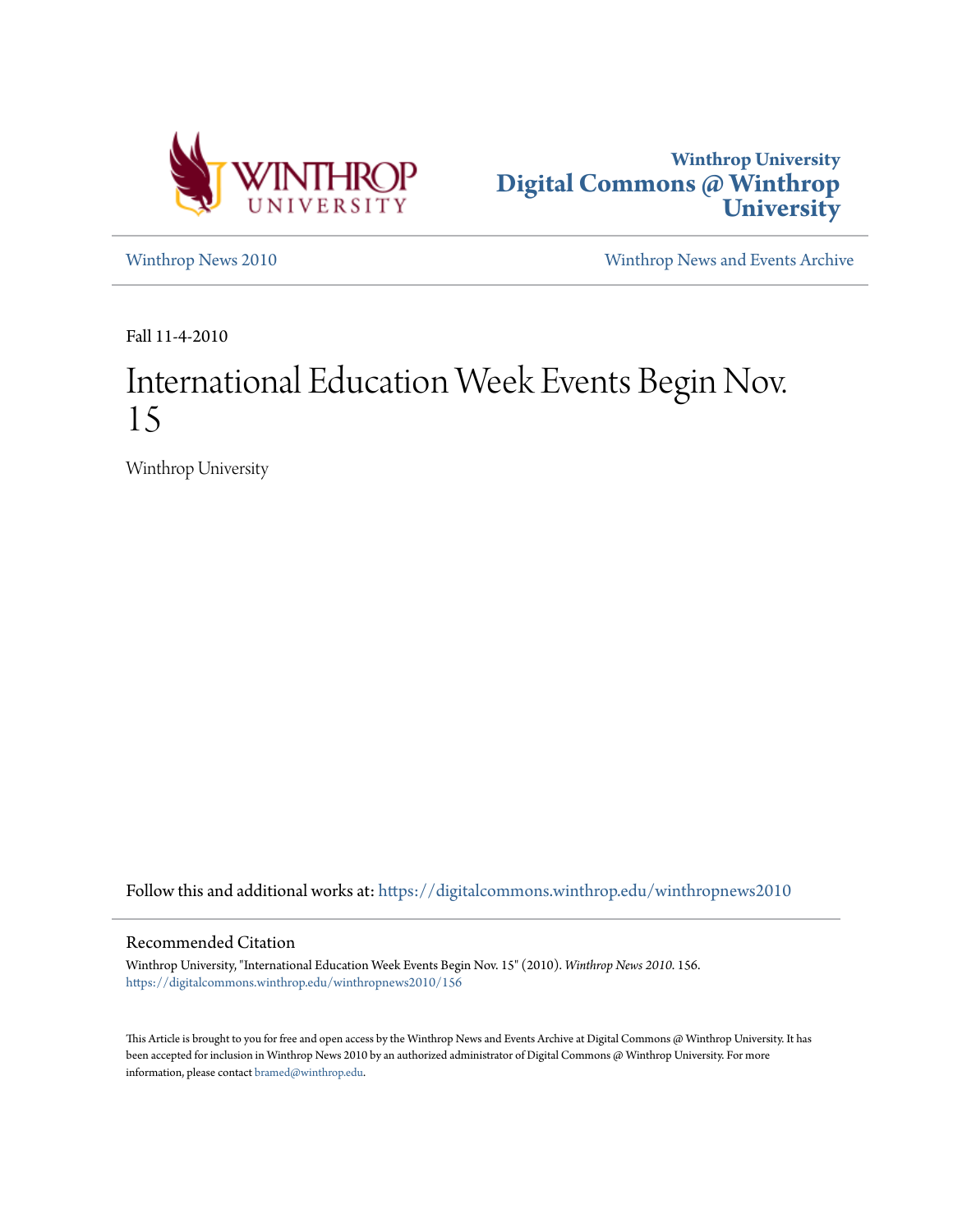

**ABOUT ADMISSIONS & AID ACADEMICS STUDENT LIFE ATHLETICS GIVING**

「验費」

**C** SHARE

All News Archives

RSS News Feeds

Winthrop in the News

11/04/2010 **International Education Week Events Begin Nov. 15**

**Quick Facts**

**The Nov. 16 Global Learning Initiative Games** will kick off Winthrop's Global Learning Initiative, part of the SACS accreditation process. **Other events during International Education** Week, held Nov. 15-19, include a foreign film, an international food festival and more.

ROCK HILL, S.C. - The **International Center** has several activities planned to celebrate the diversity of cultures during **International Education Week Nov. 15-19**. One of the key events will be the **Nov. 16 Global Learning Initiative Games**, said Dante Pelzer, program director for Multicultural Student Life.

This is the first event planned to kick off Winthrop's **Global Learning Initiative**, part of the upcoming accreditation process for the Commission on Colleges of the Southern Association of Colleges and Schools.

Here is the full schedule of events and activities:

## **Monday, Nov. 15 "Friends Beyond Borders: The Cultures of Close Friendships"** 6-7:30 p.m., **Kinard Auditorium**

Psychologist Roger Baumgarte will share how the culture in which an individual grows up can have a strong influence on how he or she thinks about what it means to be a close friend. His ideas are based on 20 years of research as well as years of living abroad in France and South Korea.

**Tuesday, Nov. 16 Global Learning Initiative Games**

11 a.m.-12:15 p.m., **Campus Green** (rain location: **West Center**) Students, faculty and staff will participate in a variety of games and activities to celebrate the kickoff of the **Global Learning Initiative**.

# **"The Linguists," foreign film co-sponsored by the Culture Club**  8-9:30 p.m., **Kinard Auditorium**

This documentary follows two scientists as they travel the world, engaging with different cultures to record and document endangered languages. "The Linguists" was a Sundance Film Festival selection.

# **Wednesday, Nov. 17 Study Abroad Information Session and Brown Bag Lunch**

Noon-1 p.m., Dinkins Auditorium

Study Abroad Coordinator Jennifer Sandler will conduct a workshop for students who would like to learn more about study abroad opportunities. The session will cover the where, when, how and how much of study abroad and include stories and experiences from recent participants.

# **Taste of the World International Showcase**

6-7:30 p.m., **Plowden Auditorium**; admission \$2

Winthrop students from around the world will share their cultures and talents with the community in an evening of unique and engaging performances.

**Thursday, Nov. 18 International Food Festival**